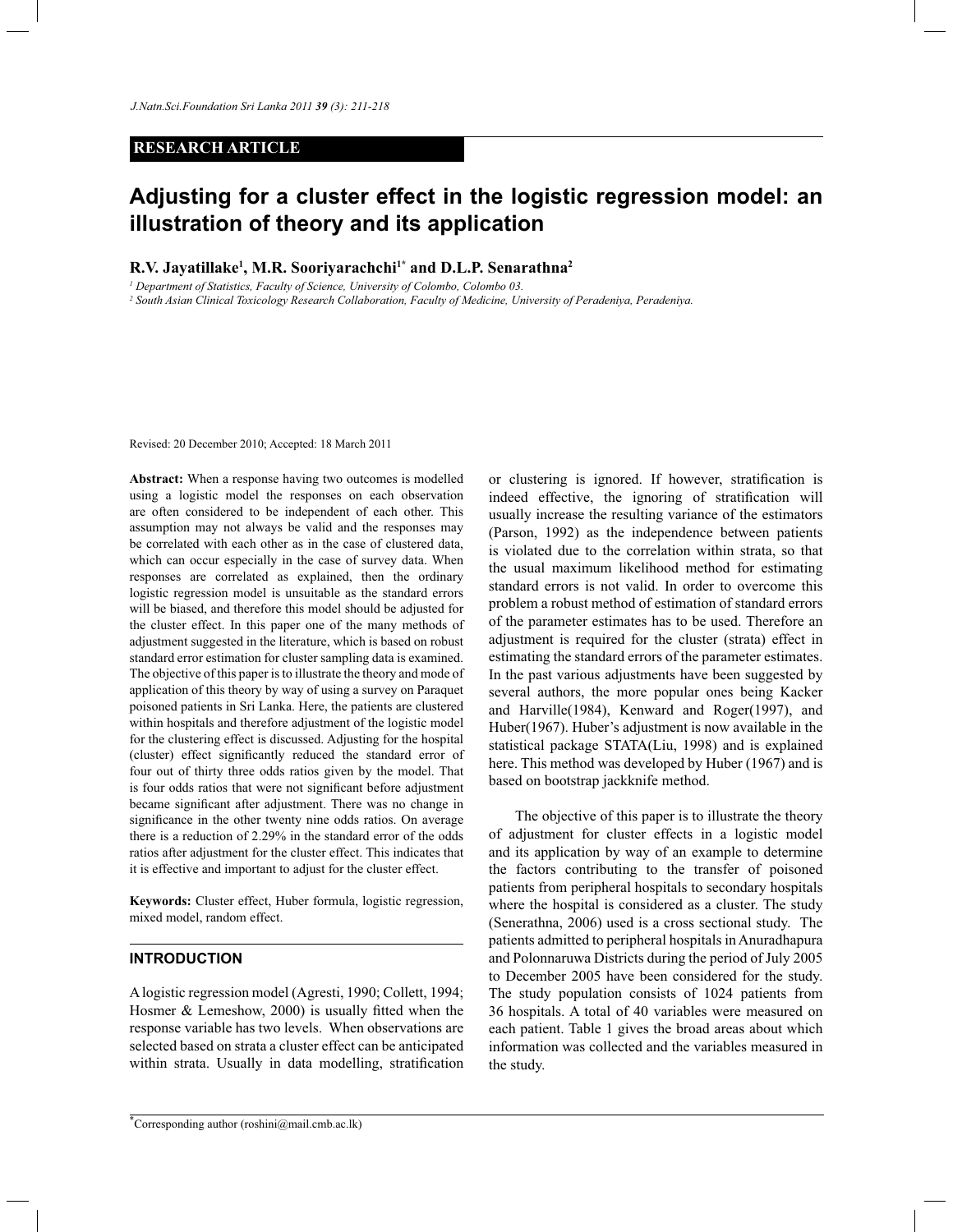| <b>Table 1:</b> Information collected and variables measured |  |
|--------------------------------------------------------------|--|
|--------------------------------------------------------------|--|

| Patient details          | Hospital details                 |
|--------------------------|----------------------------------|
| Demographics             | Location                         |
| Age                      | Distance to the primary hospital |
| Gender                   | Annual number of admissions      |
| Clinical details         | Drugs available                  |
| Type of poison ingested  | Fuller's earth                   |
| Pulse rate               | Activated charcoal               |
| Respiratory rate         | Pralidoxime                      |
| Blood pressure           |                                  |
| Conciousness             | Equipments available             |
| Appearance of the pupils | Nasogastric (NG) tubes           |
|                          | Airways                          |
| Treatments given         | ET tubes                         |
| Gastric decontamination  | ECG recorder                     |
| Fuller's earth           |                                  |
| Diazepam                 | Staff                            |
| Intravenous fluids       | No. of medical officers          |
|                          | No. of nurses                    |
|                          | No of attendants                 |
|                          |                                  |

### **METHODS AND MATERIALS**

*The logistic regression model***:** Consider a single categorical explanatory variable, A, with I levels. Let p. be the probability of belonging to the response category of interest for an observation having the i<sup>th</sup> level of A. The logistic regression model (Collett, 1994), which gives the relationship between the response  $(p_i)$  and the i th level of a factor A, is as follows.

$$
logit\left(\frac{p_i}{1-p_i}\right) = \alpha + \beta_i^A \qquad ; \quad i=1,2,...,I \qquad \qquad ...(1)
$$

Here  $\alpha$  is the intercept and  $\beta_i^A$  is the effect of the i<sup>th</sup> level of the variable A on the response.

*Adjusting for cluster effect***:** One approach to adjust for the cluster effect is to introduce it as a covariate to the model. Suppose  $\beta_j^B$  represents the effect of the j<sup>th</sup> cluster, then the model can be given as

$$
logit\left(\frac{p_{ij}}{1-p_{ij}}\right) = \alpha + \beta_i^A + \beta_j^B
$$
...(2)

 Although it is possible to estimate all cluster effects, it becomes tedious and not feasible when the numbers of clusters are very large (Paterson & Goldstein, 1991).

In addition, it would be useful to be able to generalize inferences to all the clusters in the population than to restrict it to those in the sample drawn.

 Therefore, the other approach (Paterson & Goldstein, 1991) would be to introduce the cluster effect  $(u_j)$  to the model as a normally distributed random variable with zero mean and a constant variance. This is given by the model:

$$
\text{logit}\left(\frac{\mathbf{p}_{ij}}{1-\mathbf{p}_{ij}}\right) = \alpha + \beta_i^A + u_j \qquad \qquad \dots (3)
$$

where,  $u_j \sim N(0, \sigma_u^2)$ 

 This is a generalized linear mixed model where A is a fixed effect and u is a random effect. More details about this type of model, model fitting and interpretation are given in Brown & Prescott (1999).

 Fixed and random effect standard errors are calculated using a formula that is based on a known variance matrix, V. However, because V is infact estimated it is known that in most situations there will be some bias in the standard errors given by the maximum likelihood method (Brown & Prescott, 1999). Various adjustments for bias have been suggested and Huber's adjustment is now available in the statistical package STATA, which is used for the analysis of the example data set used in this paper (Annex).

*Huber (1967) method of adjustment of estimates of standard errors***:** Huber's (1967) method of adjustment for a cluster effect in the estimates of standard errors in a logistic model has been described by Liu (1998) and is briefly explained here.

Let us denote the logistic model,

$$
\ln\left(\frac{p_i}{1-p_i}\right) = x_i \beta \tag{4}
$$

Where  $p_i$  is the probability of an event for the i<sup>th</sup> unit,  $x_i$  is the design matrix for the i<sup>th</sup> unit,  $\beta$  is the vector of regression coefficients and *i* = 1, … n. Thus  $p_i$  can be denoted by,

$$
p_i = \frac{e^{x_i \beta}}{1 + e^{x_i \beta}}
$$
...(5)

Then the log likelihood function *L* for a probability density function is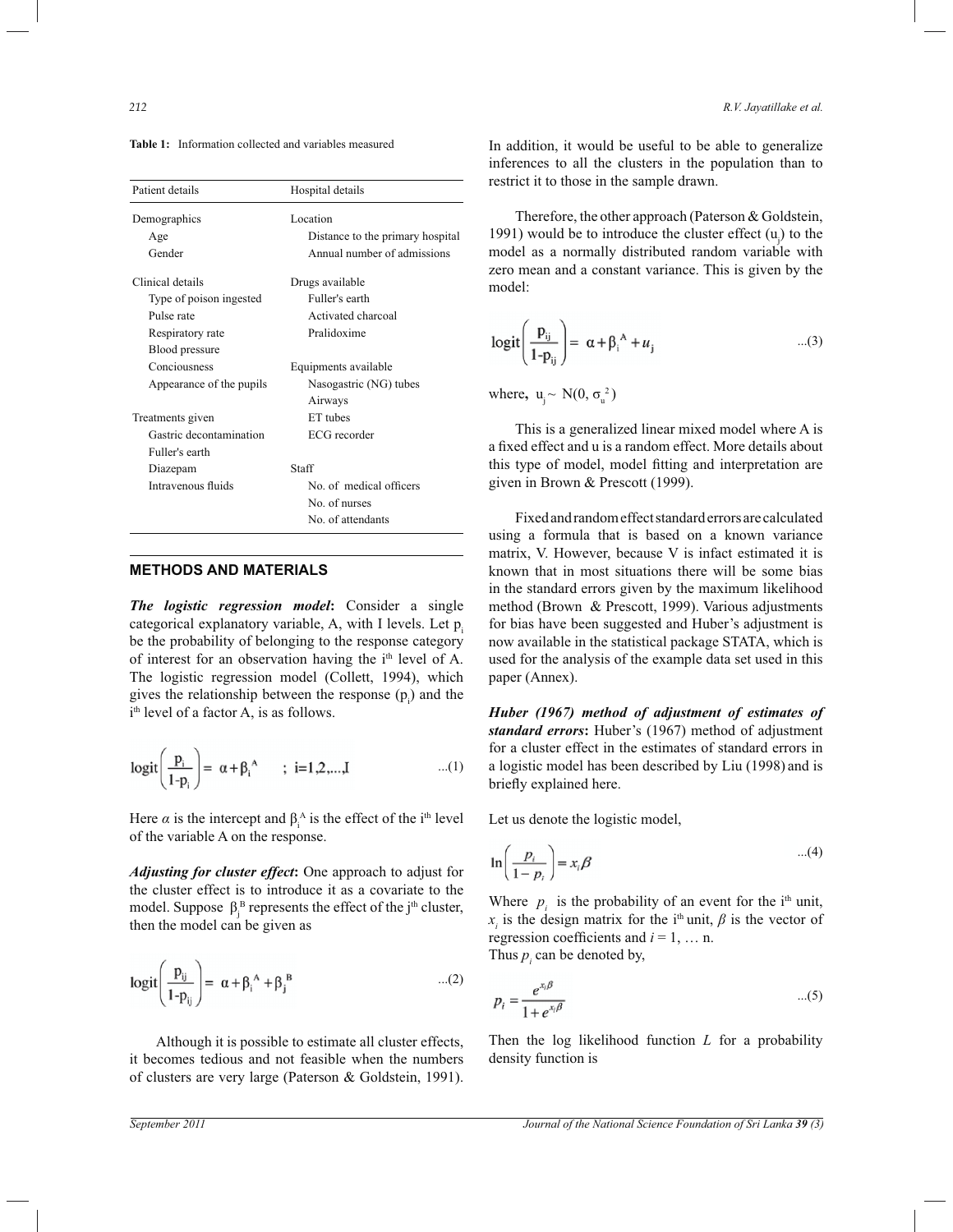Logistic regression model with cluster effect 213 *Ask with shortow offset* (2008) *Ael with cluster effect* 213  $\ddot{\phantom{0}}$ 

$$
L = \log\left(\prod f(y_i)\right) = \sum \log(f(y_i)) = \sum l(y_i) \quad ...(6)
$$

Define the dummy variables  $y_i$  such that  $y_i = 1$  if the i<sup>th</sup> bold the dammy variables  $y_i$  such that  $y_i$  = 1.1 a<br>unit has the event of interest and  $y_i$  = 0 otherwise.<br>Then Define the dummy variables  $y_i$  such that  $y_i = 1$  if the i<sup>th</sup> unit has the event of interest and  $y_i = 0$  otherwise.

Then  $\sum_{i=1}^{n}$  $\mathbf{en}$  $\mathbf{e}$  $\mathbf{r}$  $\mathbf{r}$ 

$$
L = \sum \log [p_i^{y_i} (1 - p_i)^{1 - y_i}]
$$
  
\n
$$
Var(\hat{\beta}) = \left\{ \sum_i [p_i (1 - p_i) (x_i^T x_i)] \right\}
$$
  
\n
$$
= \sum [y_i \log p_i + (1 - y_i) \log(1 - p_i)]
$$
  
\n...(7)  
\n
$$
\left\{ \sum [p_i (1 - p_i) (x_i^T x_i)] \right\}
$$

[where  $f(y_i) = p_{i,j}^{y_i} (1-p_i)^{1-y_i}$  is the density function of<br>Suppose there are C clusters at the Bernoulli distribution]. >

For the  $i<sup>th</sup>$  observation the Score function can be denoted , , as , , , For the i<sup>th</sup> observation the Score function can be denoted<br>as

$$
S_i = \frac{\partial (L)}{\partial (x_i \beta)}
$$
...(8)

and the Hessian can be denoted as and the company of the company of 10 March 2014 - San Francisco III (1980)

and the Hessian can be denoted as  
\n
$$
H_i = \frac{\partial^2 L}{\partial (x_i \beta)^2}
$$
\n...(9)

bootstrap or jackknife (Efron & Tibshirani, 1993) method.<br>The bootstrap method is based on estimating from retime from the original sample. Liu (1998) shows that the time from the original sample. Liu (1998) shows that the<br>amount of the shift in the estimate of the standard error This robust estimation is based on asymptotic requires a The bootstrap method is based on estimating from reand the original sample. The sampling with replacement from the original sample. The sampling with replacement from the original sample. The jackknife method, similarly estimates by systematical recomputing the estimate by dropping one observation at a when  $i^{th}$  observation is dropped is  $-D^{-1}S_{i}x_{i}^{T}$  where the<br>matrix matrix  $N-p \sum_{i=1}^{n} log(f(y_i)) = \sum_{i=1}^{n} I(y_i)$  ...(6) where y<sub>i</sub><br>
rables y<sub>i</sub> such that y<sub>i</sub> =1 if the i<sup>n</sup><br>
interest and y<sub>i</sub> =0 otherwise.<br>  $Var(f_i^2) = \frac{3}{2}$ <br>
Substitut<br>  $Var(f_i^2) = \frac{3}{2}$ <br>
Substitut<br>  $Var(f_i^2) = \frac{3}{2}$ <br>  $Var(f_i^2) = \frac{3}{2}$ <br>

$$
D = \sum_i H_i(x_i^T x_i) \tag{10}
$$

individually. The same is extended to a cluster, where individually. The same is extended to a cluster, where variables for<br>dropping all members of the cluster is roughly equivalent selected at the<br>dropping all members of the cluster is roughly equivalent  $\overline{a}^{\dagger}$  is assumed that no single observation has very large effect in the fitting, and then dropping two observations is roughly the sum of dropping each observation are proping and member individually. It is assumed that no single observation has very large  $\frac{1}{2}$  results are the cluster is roughly equivalent selected at the i.

By Huber (1967) formula the standard variance estimate By Huber (1967) formula the standard variance estimate

 5 ^ 5 <sup>V</sup> *-,*^  */ /*  B >>>>>>>> >>>>>>>>HHH^TT5 T T 5 ^ 5 <sup>V</sup> *-,*^  */ /*  B >>>>>>>> >>>>>>>>HHH^TT5 T T 5 ^ 5 <sup>V</sup> *-,*^  */ / \$* B >>>>>>>> >>>>>>>>HHH^TT5 T T 5 ^ 5 <sup>V</sup> *-,*^  */ / \$* B >>>>>>>> >>>>>>>>HHH^TT5 to dropping each member individually.By Huber (1967) formula the standard variance estimate ...(11) T T 5 ^ 5 <sup>V</sup> *-,*^  */ /*  B >>>>>>>> >>>>>>>>HHH^TT5 T T 5 ^ 5 <sup>V</sup> *-,*^  */ /*  B >>>>>>>> >>>>>>>>HHH^TT5 

Using equation (7) for logistic model the score

$$
S_i = \frac{\partial(L)}{\partial(x_i \beta)} = y_i - p_i
$$
  
standard st  
andard st  
model. This

Journal of the National Science Foundation of Sri Lanka 39 (3) September 2011 *8 8,',8'%8IH58 8 888888888888 8 8 8 018GCEE*  $\sum_{i=1}^{n}$ 

the contract of the contract of the contract of the contract of the contract of

the contract of the contract of the contract of the contract of the contract of the contract of the contract o

and the contract of the contract of the contract of the contract of the contract of the contract of the contract of

and the second contract of the second contract of the second contract of the second contract of the second con

and the state of the state of the state of the state of the state of the state of the state of the state of th

where  $y_i$  is the observed response of the i<sup>th</sup> unit and where  $y_i$  is the observed response of the  $i<sup>th</sup>$  unit and

$$
y_i = \frac{\partial^2(L)}{\partial (x_i \beta)^2} = p_i (1 - p_i)
$$
  

$$
H_i = \frac{\partial^2(L)}{\partial (x_i \beta)^2} = p_i (1 - p_i)
$$

Substituting these in equation (11)

,

$$
Var(\hat{\beta}) = \left\{ \sum_{i} \left[ p_i(1-p_i) (x_i^T x_i) \right] \right\}^{-1} \left[ \sum_{i} (y_i - p_i) x_i^T x_i (y_i - p_i) \right]
$$
  
...(7)  

$$
\left\{ \sum_{i} \left[ p_i (1-p_i) (x_i^T x_i) \right] \right\}^{-1}
$$
...(13)

Suppose there are C clusters and  $g_j$  observations in each cluster (j=1,2...C). Then the robust standard error is  $\frac{1}{\sqrt{2}}$ ,  $\frac{1}{\sqrt{2}}$ ,  $\frac{1}{\sqrt{2}}$ ,  $\frac{1}{\sqrt{2}}$ ,  $\frac{1}{\sqrt{2}}$ ,  $\frac{1}{\sqrt{2}}$ ,  $\frac{1}{\sqrt{2}}$ ,  $\frac{1}{\sqrt{2}}$ ,  $\frac{1}{\sqrt{2}}$ ,  $\frac{1}{\sqrt{2}}$ ,  $\frac{1}{\sqrt{2}}$ ,  $\frac{1}{\sqrt{2}}$ ,  $\frac{1}{\sqrt{2}}$ ,  $\frac{1}{\sqrt{2}}$ ,  $\frac{1}{\sqrt{2}}$ ,  $\frac{1}{\sqrt{2}}$ 

$$
Var(\hat{\beta}) = \tilde{D}^{-1} \left( \sum_{j} U_{j}^{T} U_{j} \right) \tilde{D}^{-1} \qquad \qquad \dots (14)
$$

contribution to score from each cluster. Liu (1998)  $\frac{1}{j=1}$   $\frac{1}{k=1}$  $\ldots$ (9) suggests two finite sample corrections to adjust the estimate more closely to the population values. This asymptotic requires a multiplier  $q_e$ , which is considered to be totically  $\overline{C-1}$  where *I* is the  $B = \frac{B}{2}$  b  $B = \frac{C}{2}$ denoted as where  $\tilde{D} = \sum_{k=1}^{n} \sum_{k=1}^{n} \left( H_{ik} x_{ik}^T x_{ik} \right)$  $\widetilde{D} = \sum_{k=1}^{S} \sum_{j=1}^{S} \left( H_{jk} x_{jk}^{T} x_{jk} \right)$  and  $U_{j} = \sum_{k=1}^{S} x_{jk} S_{jk}$  $\frac{1}{2}$  random contract of the systematical re-<br>systematical reenoted as where  $\widetilde{D} = \sum_{j=1}^{c} \sum_{k=1}^{s_j} \left( H_{jk} x_{jk}^T x_{jk} \right)$  and  $U_j = \sum_{k=1}^{s_j} x_{jk} S_{jk}$  is the  $\frac{-1}{n-1} * \frac{C}{C}$  $N-1$  $\frac{1}{N-n-1}$  $\overline{I}$  $\frac{N-1}{N-p-1}$  \*  $\frac{C}{C-1}$  or asymptotically  $\frac{C}{C-1}$  $\frac{C}{C-1}$  where *N* is the  $v-p-1$   $c-1$ <br>number of observations *n* is the number of parameters 3) method.  $\frac{N-1}{N-p-1} \cdot \frac{C}{C-1}$  or asymptotically  $\frac{C}{C-1}$  where N is the *#* 5  $\sum_{j=1}^N \left( H_{jk} x_{jk}^T x_{jk} \right)$ here  $\tilde{D} = \sum_{j=1}^{c} \sum_{k=1}^{s_j} \left( H_{jk} x_{jk}^T x_j \right)$  $\widetilde{D} = \sum_{j=1}^{c} \sum_{k=1}^{8} \left( H_{jk} x_{jk}^T x_{jk} \right)$  and  $U_j = \sum_{k=1}^{8}$ .  $U_j = \sum_{k=1}^{j} x_{jk} S_{jk}$ enoted as where  $\widetilde{D} = \sum_{i=1}^{c} \sum_{k=1}^{g_j} \left( H_{jk} x_{jk}^T x_{jk} \right)$  and  $U_j = \sum_{k=1}^{g_j} x_{jk} S_{jk}$  is the  $\frac{1}{x-1}$   $\ast$   $\frac{0}{x-1}$  $\mu - \mu - 1$ J nethod.  $\frac{1}{N-p-1} \sum_{C=1}^{N-p-1}$  or asymptotically  $\frac{C}{C-1}$  where N is the number of observations,  $p$  is the number of parameters  $\ldots$ (9) suggests two finite sample corrections to adjust the  $\sum_{N=1}^{\infty}$   $\sum_{n=1}^{\infty}$   $\sum_{n=1}^{\infty}$   $\sum_{n=1}^{\infty}$   $\sum_{n=1}^{\infty}$   $\sum_{n=1}^{\infty}$   $\sum_{n=1}^{\infty}$   $\sum_{n=1}^{\infty}$   $\sum_{n=1}^{\infty}$   $\sum_{n=1}^{\infty}$   $\sum_{n=1}^{\infty}$   $\sum_{n=1}^{\infty}$   $\sum_{n=1}^{\infty}$   $\sum_{n=1}^{\infty}$   $\sum_{n=1}^{\in$  $C-1$  $\therefore$   $\therefore$   $\therefore$   $\therefore$   $\therefore$   $\therefore$   $\therefore$   $\therefore$   $\therefore$   $\therefore$   $\therefore$   $\therefore$   $\therefore$   $\therefore$   $\therefore$   $\therefore$   $\therefore$   $\therefore$   $\therefore$   $\therefore$   $\therefore$   $\therefore$   $\therefore$   $\therefore$   $\therefore$   $\therefore$   $\therefore$   $\therefore$   $\therefore$   $\therefore$   $\therefore$   $\therefore$   $\therefore$   $\therefore$   $\therefore$   $\therefore$   $\therefore$  $C-1$ *#*  $\sum_{j=1}^{n} (H_{jk} x_{jk}^{T} x_{jk})$ here  $\tilde{D} = \sum_{i=1}^{c} \sum_{k=1}^{g_i} (H_{jk} x_{jk}^T x_{jk}^T)$  $\widetilde{\Theta} = \sum_{j=1}^{c} \sum_{k=1}^{g_j} \left( H_{jk} x_{jk}^T x_{jk} \right)$  and  $U_j = \sum_{k=1}^{g_j}$ .  $U_j = \sum_{k=1}^n x_{jk} S_{jk}$ is the  $\frac{-1}{2-1}$  \*  $\frac{C}{C-1}$  $\frac{N-1}{N}$   $\neq$   $\frac{C}{N}$  $N-p-1$  ( Ĩ.  $\frac{1}{C-p-1}$   $\neq$   $\frac{C}{C-1}$  or asymptotically  $\frac{C}{C-p-1}$  method.  $\frac{N-1}{N-p-1} \sum_{c=1}^{N}$  or asymptotically  $\frac{C}{C-1}$  where *N* is the  $j=1$   $k=1$ B B B B s B B B B B B  $C-1$  $\overline{C}$  and  $\overline{C}$  and  $\overline{C}$  and  $\overline{C}$  $C-1$ lenoted as where  $\widetilde{D} = \sum_{i=1}^{c} \sum_{k=1}^{g_j} \left( H_{jk} x_{jk}^T x_{jk} \right)$ *#*  $\sum_{i=1}^{N} (H_{jk} x_{jk}^{T} x_{jk})$ *n*  $\widetilde{D} = \sum_{i=1}^{c} \sum_{k=1}^{g} \left( H_{jk} x_{jk}^{T} x_{jk} \right)$  $\widetilde{D} = \sum_{i=1}^{c} \sum_{k=1}^{g_j} \left( H_{jk} x_{jk}^T x_{jk} \right)$  and  $U_j = \sum_{k=1}^{g_j}$  $U_{j} = \sum_{k=1}^{N} X_{jk} S_{jk}$ where  $\widetilde{D} = \sum_{j=1}^{n} \sum_{k=1}^{n} (H_{jk} x_{jk}^T x_{jk})$  and  $U_j = \sum_{k=1}^{n} x_{jk} S_{jk}$  is the contribution to score from each cluster. Liu (1998)  $\frac{-1}{p-1}*\frac{C}{C}$  $N-1$   $*$  $N-p-1$  ( l.  $\frac{N-1}{C-p-1}$  \*  $\frac{C}{C-1}$  or asymptotically  $\frac{C}{C-p-1}$  exercise  $\frac{N-1}{N-p-1}$   $\neq \frac{C}{C-1}$  or asymptotically  $\frac{C}{C-1}$  where *N* is the ogistic regression model with cluster offect<br>
L = log ( $\prod f(y_i)$ ) =  $\sum$  log ( $f(y_i)$ ) =  $\sum l(y_i)$  ...(6) where  $y_i$  is the observed response of the i<sup>2</sup> unit and<br>
Define the dummy variables  $y_i$  such that  $y_i = 1$  if the i<sup>3</sup>  $j=1$   $k=1$ symptotic  $N-1$   $C$   $C$  $C-1$  $\overline{C}$  $C-1$ enoted as where  $\widetilde{D} = \sum_{i=1}^{c} \sum_{j=1}^{g_j} \left( H_{jk} x_{jk}^T x_{jk} \right)$ *#*  $\sum_{j \in \mathcal{N}}^{\prime} \left( H_{jk} x_{jk}^T x_{jk} \right)$ here  $\widetilde{D} = \sum_{i=1}^{c} \sum_{i=1}^{g_j} \left( H_{jk} x_{jk}^T x_{jk} \right)$  $J = \sum_{i=1}^{c} \sum_{k=1}^{g_j} (H_{jk} x_{jk}^T x_{jk})$  and  $U_j = \sum_{i=1}^{g_j} x_{jk}^T y_{jk}$  $U_j = \sum_{k=1}^{N} X_{jk} S_{jk}$ s the  $rac{1}{-1}$  \*  $rac{C}{C-1}$  $N-1$   $\arrow$   $C$  $N-p-1$  C  $\overline{a}$  $\frac{N-1}{C-1}$   $\neq$   $\frac{C}{C-1}$  or asymptotically  $\frac{C}{C-1}$  $\overline{a}$ ethod.  $\frac{N-1}{N-p-1} \times \frac{C}{C-1}$  or asymptotically  $\frac{C}{C-1}$  where *N* is the ogistic regression model with cluster effect<br>  $L = \log(\prod f(y_i)) = \sum \log(f(y_i)) = \sum l(y_i)$  ...(6) where y<sub>i</sub> is the observed responding<br>
Define the dummy variables y<sub>i</sub> such that  $y_i = 1$  if the i<sup>th</sup><br>
int has the event of interest and  $y$  $j=1$   $k=1$ symptotic  $\frac{1}{N}$   $\frac{1}{N}$   $\frac{1}{N}$   $\frac{1}{N}$   $\frac{1}{N}$   $\frac{1}{N}$   $\frac{1}{N}$   $\frac{1}{N}$   $\frac{1}{N}$   $\frac{1}{N}$   $\frac{1}{N}$   $\frac{1}{N}$   $\frac{1}{N}$   $\frac{1}{N}$   $\frac{1}{N}$   $\frac{1}{N}$   $\frac{1}{N}$   $\frac{1}{N}$   $\frac{1}{N}$   $\frac{1}{N}$   $\frac{1}{N}$   $C-1$  where  $P$  is the  $\frac{1}{2}$  $C-1$  where it is the enoted as where  $\widetilde{D} = \sum_{k=1}^{c} \sum_{k=1}^{g} \left( H_{jk} x_{jk}^T x_{jk} \right)$  $\sum_{j=1}^{s_j} (H_{jk} x_{jk}^T x_{jk})$ here  $\widetilde{D} = \sum_{i=1}^{c} \sum_{j=1}^{g} \left( H_{jk} x_{jk}^T x_{jk} \right)$  $=\sum_{i=1}^{c}\sum_{i=1}^{g_j}\left(H_{jk}x_{jk}^T x_{jk}\right)$  and  $U_j=\sum_{i=1}^{g_j}x_{jk}$  $\sum_{j=1}^{s} x_{jk} S_{jk}$ s the  $rac{1}{-1}$  \*  $rac{C}{C-1}$  $N-1$  *C*  $N-p-1$  *C*  $\overline{a}$  $\frac{N-1}{C-1}$   $\neq$   $\frac{C}{C-1}$  or asymptotically  $\frac{C}{C-1}$   $\frac{N-1}{N-p-1}$  \*  $\frac{C}{C-1}$  or asymptotically  $\frac{C}{C-1}$  where *N* is the number of observations, *p* is the number of parameters to be estimated and *C* is the number of clusters.

> ws that the dard error (As for large N,  $p< and  $(N-p-1)\approx(N-1)$ ).$ servation at a<br>hows that the For large samples, both adjustments are the same For large samples, both adjustments are the same For large samples, both adjustments are the same For large samples, both adjustments are the same

... $(10)$  variables that are significantly associated with the outcome  $\lim_{i}$  have to be identified using an appropriate univariate test standard statistic used in the basic logistic regression  $\mathbf{m}$ where the **Selecting variables to the model:** Initially a study could consist of a large number of variables and therefore, for association i.e. Chi square test (Agresti, 2002). As an univariate test is unadjusted for other factors, a liberal significance level of about 0.2 should be used in selecting variables for modelling (Collett, 1994). The variables<br>selected at the univariate stage should then be examined selected at the univariate stage should then be examined after adjustment for other variables using a logistic model with all other chosen variables as fixed effects and the cluster variable as a random effect. Forward selection method (Collett, 1994) with a significance level of 5% ...(11) (0.05) is usually used to select a suitable model. When selecting important variables to the model, the Wald selecting important variables to the model, the Wald statistic associated with the variable was used instead statistic associated with the variable was used instead<br>of the likelihood ratio test (LRT) statistic, which is the standard statistic used in the basic logistic regression<br>...(12) model. This is because when a cluster effect is present, have to be ruled where the **Selecting variables to the model:** Initially a study could *B* and the interime ynable is, you in the signal state that is a specific the content of the signal state is a specific of the signal state is a specific of the signal state is a specific of the signal state is a specifi  $\sim$   $\sim$   $\sim$ i.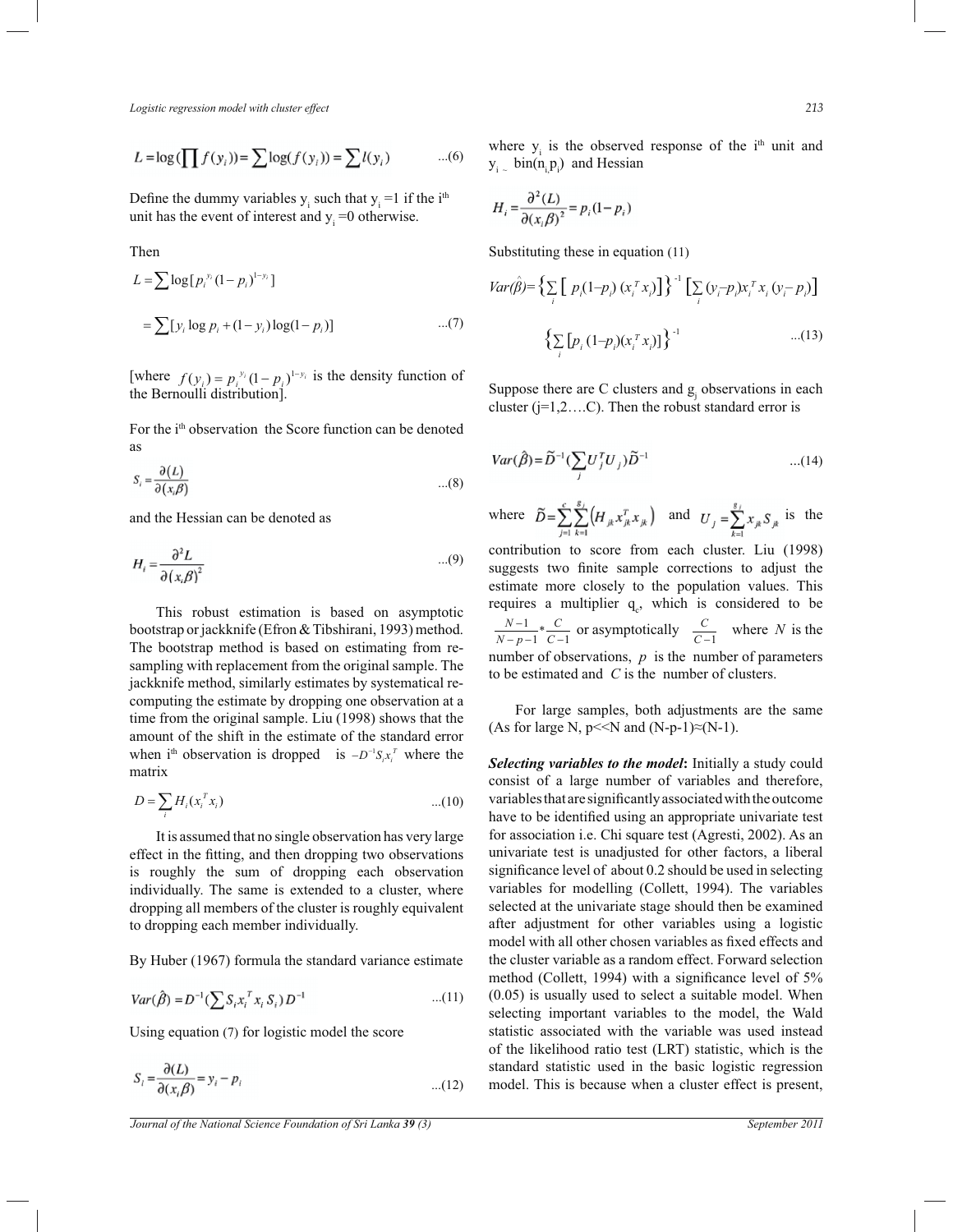the standard errors of the parameter estimates are adjusted and thus the LRT is invalid (Rana *et al*., 2010).

*The example***:** The study data consists of poisoned patients who were admitted to 36 peripheral hospitals in the North Central Province of Sri Lanka between July 2005 and December 2005 (Senarathna, 2006). The data collected was classified into two groups, namely, patient details and hospital details. Patient data such as age, gender, clinical symptoms and treatments received were obtained from the 'bed head ticket' and the hospital details were collected from relevant authorities of each hospital.

 The main response of interest in this study is the outcome for the patient. During the study period only a few deaths were recorded due to poisoning. Due to lack of data, death was excluded as an outcome. Thus only two outcomes, discharged or transferred to a secondary hospital, were considered as outcomes for the patient. It was of interest to determine factors affecting the transfer of poisoned patients from peripheral hospitals (Eddleston, 2006).

 This is a binary outcome and the suitable model to fit for this type of data is the Binary Logistic regression model. However, as patients were collected from hospitals, patients from the same hospital tend to be correlated (Guittet *et al*., 2006). In addition, corresponding information on the hospital where the patient is admitted to is the same for patients from the same hospital. Therefore in estimating the standard error of the parameter estimates in a logistic model, we cannot use the usual maximum likelihood method, which assumes the observations to be independent. Therefore an adjustment is required for this hospital effect in estimating the standard errors of the parameter estimates.

 Thus the methods discussed are illustrated in this example in order to explain its advantages.

## **RESULTS AND DISCUSSION**

## **Logistic model for the patient outcome**

From univariate analysis, association of the variables

with the outcome for the patient is analysed one variable at a time. However it is important to analyse the effect of these variables when present together. In addition it is also important to identify the most significant factors that affect the outcome. Therefore, to achieve these objectives a logistic mixed model is fitted to the data, which adjusts for the cluster (hospital) effect.

 The variable selection indicated that the following fixed effects were included in the logistic regression model. The variable name is given within brackets.

- Poison type ingested (cpoison)
- Appearance of the patient's pupil (cpupils)
- Consciousness of the patient (conscious)
- $\cdot$  Intravenous (IV) access is given to the patient (ivacess)
- Atropine is given to the patient (atropine)
- IV fluids are given to the patient (ivfluids)
- Patient is being monitored (monitoring)
- Availability of ambuventilation facilities in the hospital (ambuventilation)
- Availability of fuller's earth at the hospital (fullersearth)
- Distance from peripheral hospital to the secondary hospital (distance)
- t Availability of diazepam IV in the hospital (diazepamiv)
- Availability of nasogastric  $(Ng)$  tubes at the hospital (ngtubes)
- Availability of adrenaline in the hospital (hadrenaline)
- Availability of 2-pyridine aldoxime methiodide (PAM) in the hospital (hpam)
- Number of sanitary labourers in the hospital (slabourer)
- Availability of dextrose in the hospital (dextrose)

 Of these variables, distance and slabourer are continuous variables while all the others are categorical variables. The cluster effect was fitted using the 'cluster' option in the STATA package. This implies that the cluster (hospital) effect is considered to be a random effect. The standard errors are adjusted based on the Huber formula. The model selected by the forward selection method is

Logit 
$$
(p_{ijklmnopqstuv}) = \beta_0 + \beta_i^{epoison} + \beta_j^{ambuvenilation} + \beta_k^{peupils} + \beta_i^{ivacess} + \beta_m^{atropine}
$$
  
+  $\beta_n^{ivfluids} + \beta_o^{monitoring} + \beta_p^{fullresearth} + \beta_1 \times \text{distance}$   
+  $\beta_q^{diacepam} + \beta_r^{ngtubes} + \beta_s^{hadrenaline} + \beta_t^{hpan}$   
+  $\beta_2 \times \text{slabourer} + \beta_u^{detrose} + \beta_v^{consious} + \beta_w^{hospital}$ ...(15)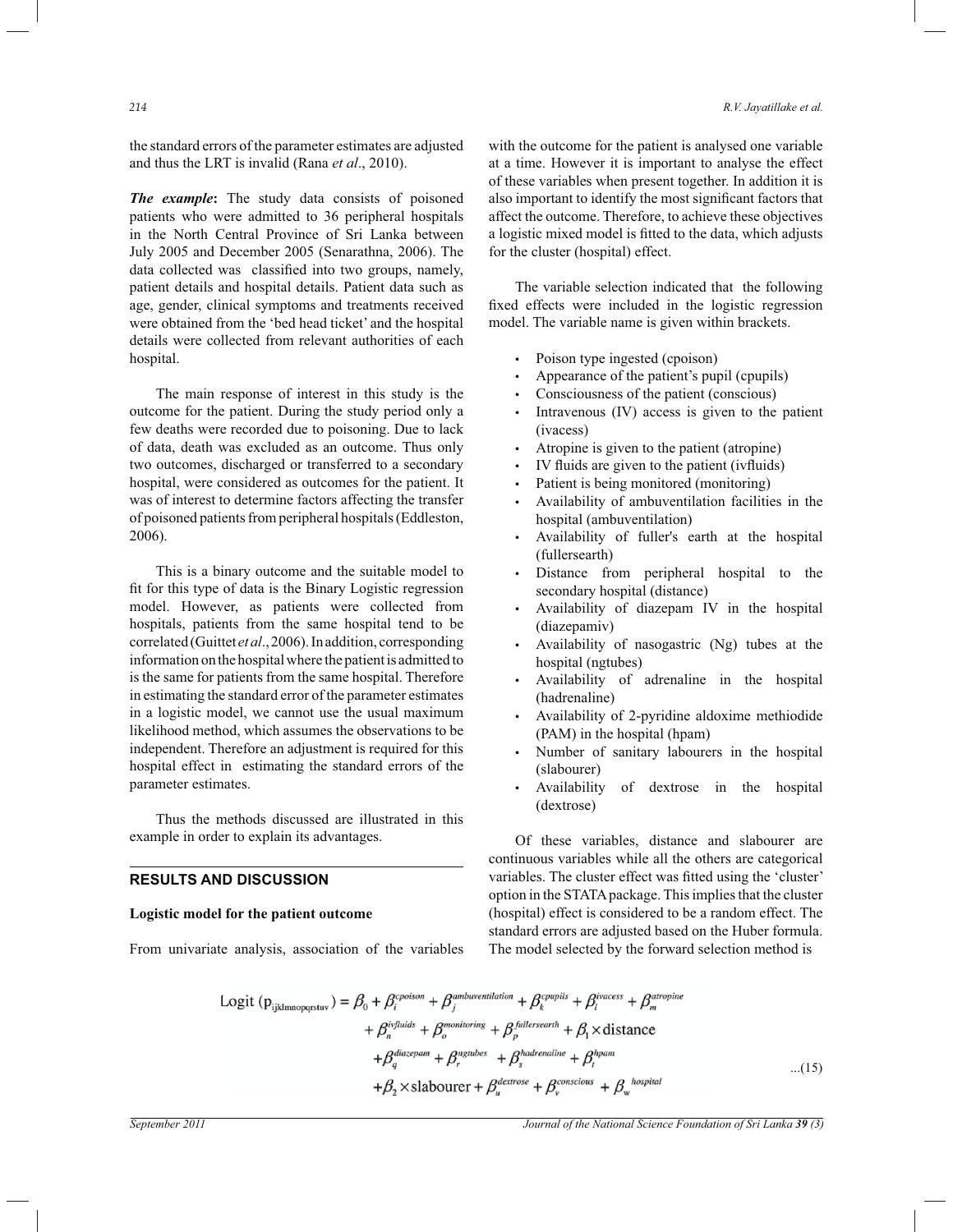Where  $\beta_{\rm w}$ <sup>hospital</sup> follows a N(0, $\sigma_{\rm H}^2$ ) distribution where  $\sigma^2$ <sub>H</sub> is the between hospital variance. The model fitting was limited to the main effects due to large number of variables considered and to keep the complexity of the model to the minimum. The model with these main effects (given by equation 15) was then checked for adequacy using diagnostic methods.

 Table 2 shows the odds ratios, robust standard errors of the odds ratios and 95% confidence intervals for the odds ratios for the logistic model with mixed effects (equation 15). Additionally, it also includes the

percentage decrease in the standard error of the odds ratio when compared to the model unadjusted for cluster effect.

The odds ratios of cpoison 2, ivfluids 2, hadrenal in 2 and conscious\_2 are significant after adjusting for the cluster effect while these were not significant before adjustment. The significance of all other odds ratios at 5% level are the same before and after adjustment. After adjustment for the cluster effect, the average decrease in standard error of the odds ratios overall is 2.3%. The change in significance of 4 odds ratios indicates that the

**Table 2:** Odds ratios estimated for the parameters of the logistic model with hospital (random) effect

|                      | Odds    | Robust standard | % reduction in S.E. | 95% confidence |         |
|----------------------|---------|-----------------|---------------------|----------------|---------|
| Parameter            | ratio   | error(S.E.)     | after adjustment    | interval       |         |
| Cpoison $2*$         | 2.7143  | 1.2506          | 14.13               | 1.10021        | 6.697   |
| Cpoison 3            | 1.2815  | 0.5142          | 15.15               | 0.58374        | 2.813   |
| Cpoison 4            | 1.0414  | 0.4879          | $-14.91$            | 0.41574        | 2.608   |
| Cpoison 5            | 1.8772  | 1.1244          | $-8.75$             | 0.58031        | 6.072   |
| Cpoison 6            | 1.0549  | 0.4306          | $-9.96$             | 0.47397        | 2.348   |
| Cpoison_7            | 5.109   | 1.5479          | 21.76               | 2.82122        | 9.252   |
| Cpoison 8            | 10.2926 | 7.8431          | 12.37               | 2.31151        | 45.83   |
| Cpoison 9            | 0.2111  | 0.1241          | $-3.85$             | 0.06671        | 0.668   |
| Cpoison 10           | 1.0981  | 0.3614          | 0.61                | 0.57616        | 2.093   |
| Cpoison 11           | 0.7957  | 0.2786          | $-2.24$             | 0.4006         | 1.58    |
| ambuventilation      | 0.0548  | 0.0231          | 9.41                | 0.02396        | 0.125   |
| cpupils_2            | 6.4665  | 3.6843          | 2.28                | 2.11687        | 19.754  |
| cpupils 3            | 1.198   | 0.3315          | $-11.06$            | 0.69648        | 2.061   |
| Ivacess <sub>2</sub> | 19.9231 | 17.6008         | 28.45               | 3.52672        | 112.549 |
| Ivacess 3            | 0.8285  | 1.0992          | 13.60               | 0.0615         | 11.16   |
| Atropine_2           | 3.0759  | 1.0057          | $-14.27$            | 1.62055        | 5.838   |
| Atropine 3           | 1.0911  | 0.3538          | 12.69               | 0.57792        | 2.06    |
| ivfluids 2*          | 0.1467  | 0.1176          | 34.48               | 0.03046        | 0.706   |
| ivfluids 3           | 0.7325  | 0.7829          | 25.74               | 0.09017        | 5.95    |
| monitoring_2         | 0.4239  | 0.249           | 65.60               | 0.13404        | 1.341   |
| monitoring 3         | 2.4886  | 0.5514          | $-19.81$            | 1.61204        | 3.842   |
| fullersearth 2       | 0.1890  | 0.0559          | $-59.26$            | 0.10566        | 0.337   |
| Distance             | 0.9737  | 0.0091          | $-56.89$            | 0.95598        | 0.992   |
| diazepamiv 2         | 0.0122  | 0.0106          | 11.67               | 0.00221        | 0.067   |
| Ngtubes <sub>2</sub> | 3.7745  | 1.4693          | $-38.78$            | 1.75997        | 8.095   |
| hadrenaline 2*       | 2.7467  | 0.6232          | 60.34               | 1.76074        | 4.285   |
| hpam 2               | 3.6974  | 1.0998          | $-38.11$            | 2.06406        | 6.623   |
| Slabourer            | 0.8621  | 0.031           | $-5.08$             | 0.80338        | 0.925   |
| Dextrose 2           | 0.4959  | 0.0893          | 17.31               | 0.34843        | 0.706   |
| Dextrose 3           | 1.1261  | 0.6729          | $-10.00$            | 0.34909        | 3.633   |
| conscious 1          | 0.8719  | 0.2534          | 7.85                | 0.49327        | 1.541   |
| conscious 2*         | 6.5458  | 6.0322          | 20.07               | 1.07534        | 39.845  |
| conscious 3          | 4.4969  | 4.8627          | $-7.33$             | 0.54009        | 37.441  |

The baseline level for the calculating odds ratios has been considered as the first level for all categorical variables. The \* indicates the variables corresponding to the odds ratios that became significant after adjustment for cluster effect.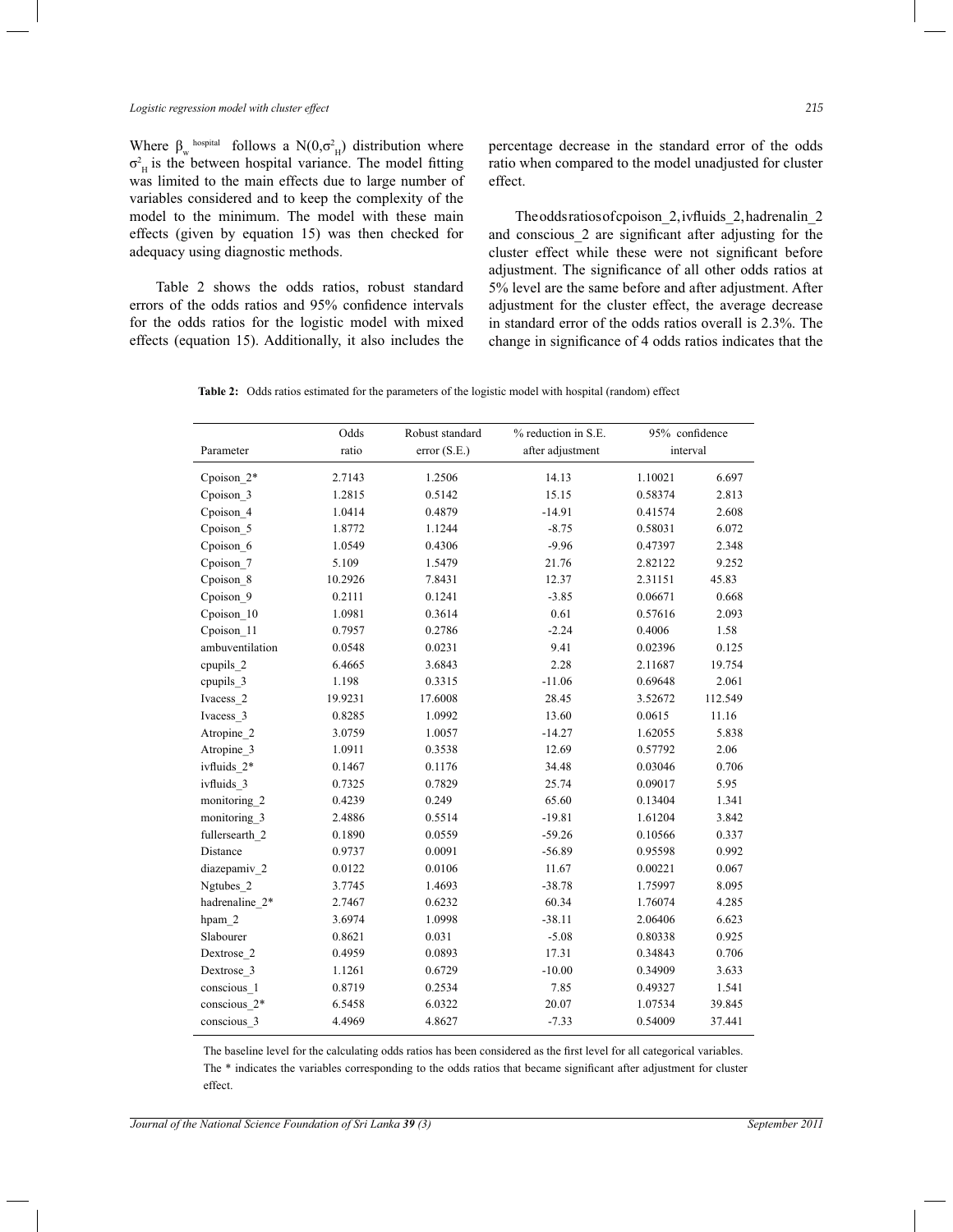adjustment for cluster effect is important. Interpretation of the odds ratios given in Table 2 is included in another section.

#### **Diagnostics of the model**

One method of determining the fit of the model is to observe how the model can classify the outcome for the patient for each observation, which is a function of the observed responses and estimated values of the covariates. Table 3 shows the classification given by the model against actual outcome for the patient. The model fitted, correctly identifies the outcome of 78.42% of the patients. This is nearly 80% and shows that the model classifies the outcome well (Rana *et al*., 2010) and thus indicates its goodness of fit.

## **Comparing the outcome without adjusting for cluster (hospital) effect**

One matter of interest is to compare the change in the standard errors of the odds ratios with and without adjusting for the cluster/hospital effect. Table 4 gives the odds ratios, robust standard errors of the odds ratios and the 95% confidence intervals for the odds ratios for logistic model without adjusting for the hospital (random) effect.

 The standard errors that have higher values compared to corresponding robust standard errors when adjusted for cluster effect is indicated by bold letters. It can be observed that out of the 33 parameters estimated in the model, 18 parameters have a higher standard error when unadjusted for cluster effect. When significance of the odds ratios are compared before and after adjustment, this shows that four odds ratios that were not significant in the unadjusted analysis become significant after the adjustment, indicating that adjustment for cluster effect is important in drawing correct conclusions.

**Table 3:** Classification of the model against actual observations

|            |                      | Observed   |             |                |
|------------|----------------------|------------|-------------|----------------|
| Status     |                      | Discharged | Transferred | Total          |
|            | Discharged           | 600        | 131         | 731            |
| Classified | Transferred          | 90         | 203         | 293            |
| Total      | Correctly classified | 690        | 334         | 1024<br>78.42% |

#### **Interpreting the odds ratios**

The type of poison ingested by the patient is a significant factor that contributes to the transfer of patients. The odds of transfer for patients with Oleander, Paraquot and spray poisons are approximately 5, 10 and 0.2 times the odds for transfer with organophosphate poisoned patients. This is the case even if there is no adjustment for cluster effect. The adjustment for cluster effect makes the carbamate poisoned patients also have significantly

**Table 4:** Odds ratios estimated for the parameters of the logistic model without hospital (random) effect

| standard<br>95% confidence<br>Parameter<br>Odds<br>ratio<br>interval<br>error<br>2.7143<br>1.4565<br>0.94825<br>7.77<br>cpoison 2<br>cpoison 3<br>1.2815<br>0.606<br>0.50724<br>3.238<br>cpoison 4<br>1.0414<br>0.4246<br>0.46833<br>2.316<br>cpoison 5<br>1.0339<br>0.63783<br>5.525<br>1.8772<br>cpoison 6<br>1.0549<br>0.3916<br>0.50958<br>2.184 |  |
|------------------------------------------------------------------------------------------------------------------------------------------------------------------------------------------------------------------------------------------------------------------------------------------------------------------------------------------------------|--|
|                                                                                                                                                                                                                                                                                                                                                      |  |
|                                                                                                                                                                                                                                                                                                                                                      |  |
|                                                                                                                                                                                                                                                                                                                                                      |  |
|                                                                                                                                                                                                                                                                                                                                                      |  |
|                                                                                                                                                                                                                                                                                                                                                      |  |
|                                                                                                                                                                                                                                                                                                                                                      |  |
|                                                                                                                                                                                                                                                                                                                                                      |  |
|                                                                                                                                                                                                                                                                                                                                                      |  |
| cpoison 7<br>5.109<br>1.9783<br>2.39186<br>10.913                                                                                                                                                                                                                                                                                                    |  |
| cpoison 8<br>8.9506<br>10.2926<br>1.87201<br>56.59                                                                                                                                                                                                                                                                                                   |  |
| cpoison 9<br>0.2111<br>0.1195<br>0.06961<br>0.64                                                                                                                                                                                                                                                                                                     |  |
| cpoison 10<br>1.0981<br>0.3636<br>2.101<br>0.57385                                                                                                                                                                                                                                                                                                   |  |
| cpoison 11<br>0.7957<br>0.2725<br>0.40668<br>1.557                                                                                                                                                                                                                                                                                                   |  |
| ambuventilation<br>0.0548<br>0.0255<br>0.02201<br>0.136                                                                                                                                                                                                                                                                                              |  |
| cpupils 2<br>6.4665<br>3.7701<br>2.06253<br>20.274                                                                                                                                                                                                                                                                                                   |  |
| 0.2985<br>0.73519<br>1.952<br>cpupils 3<br>1.198                                                                                                                                                                                                                                                                                                     |  |
| 24.5993<br>1.7716<br>224.051<br>ivacess <sub>2</sub><br>19.9231                                                                                                                                                                                                                                                                                      |  |
| 0.8285<br>ivacess 3<br>1.2723<br>0.04084<br>16.805                                                                                                                                                                                                                                                                                                   |  |
| atropine 2<br>3.0759<br>0.8801<br>1.75558<br>5.389                                                                                                                                                                                                                                                                                                   |  |
| atropine 3<br>1.0911<br>0.4052<br>0.52699<br>2.259                                                                                                                                                                                                                                                                                                   |  |
| ivfluids 2<br>0.1467<br>0.1794<br>0.01334<br>1.613                                                                                                                                                                                                                                                                                                   |  |
| ivfluids 3<br>0.7325<br>1.0543<br>0.04362<br>12.301                                                                                                                                                                                                                                                                                                  |  |
| 0.4239<br>0.7238<br>0.01493<br>monitoring 2<br>12.037                                                                                                                                                                                                                                                                                                |  |
| 0.4603<br>monitoring 3<br>2.4886<br>1.73191<br>3.576                                                                                                                                                                                                                                                                                                 |  |
| fullersearth 2<br>0.1888<br>0.0351<br>0.13115<br>0.272                                                                                                                                                                                                                                                                                               |  |
| 0.0058<br>0.96236<br>distance<br>0.9737<br>0.985                                                                                                                                                                                                                                                                                                     |  |
| 0.00178<br>diazepamiv 2<br>0.0122<br>0.012<br>0.084                                                                                                                                                                                                                                                                                                  |  |
| 2.17917<br>ngtubes 2<br>3.7745<br>1.0579<br>6.538                                                                                                                                                                                                                                                                                                    |  |
| hadrenaline 2<br>2.7467<br>1.5712<br>0.89517<br>8.428                                                                                                                                                                                                                                                                                                |  |
| 3.6974<br>0.7963<br>5.639<br>hpam 2<br>2.42432                                                                                                                                                                                                                                                                                                       |  |
| 0.80607<br>slabourer<br>0.8621<br>0.0295<br>0.922                                                                                                                                                                                                                                                                                                    |  |
| 0.4959<br>0.76<br>0.108<br>0.32354<br>dextrose 2                                                                                                                                                                                                                                                                                                     |  |
| dextrose 3<br>1.1261<br>0.6117<br>0.3883<br>3.266                                                                                                                                                                                                                                                                                                    |  |
| conscious 1<br>0.8719<br>0.46984<br>1.618<br>0.275                                                                                                                                                                                                                                                                                                   |  |
| conscious <sub>2</sub><br>62.707<br>6.5458<br>7.5467<br>0.68328                                                                                                                                                                                                                                                                                      |  |
| 4.4969<br>4.5305<br>0.62423<br>32.395<br>conscious 3                                                                                                                                                                                                                                                                                                 |  |

The baseline level for the calculating odds ratios has been considered as the first level for all categorical variables.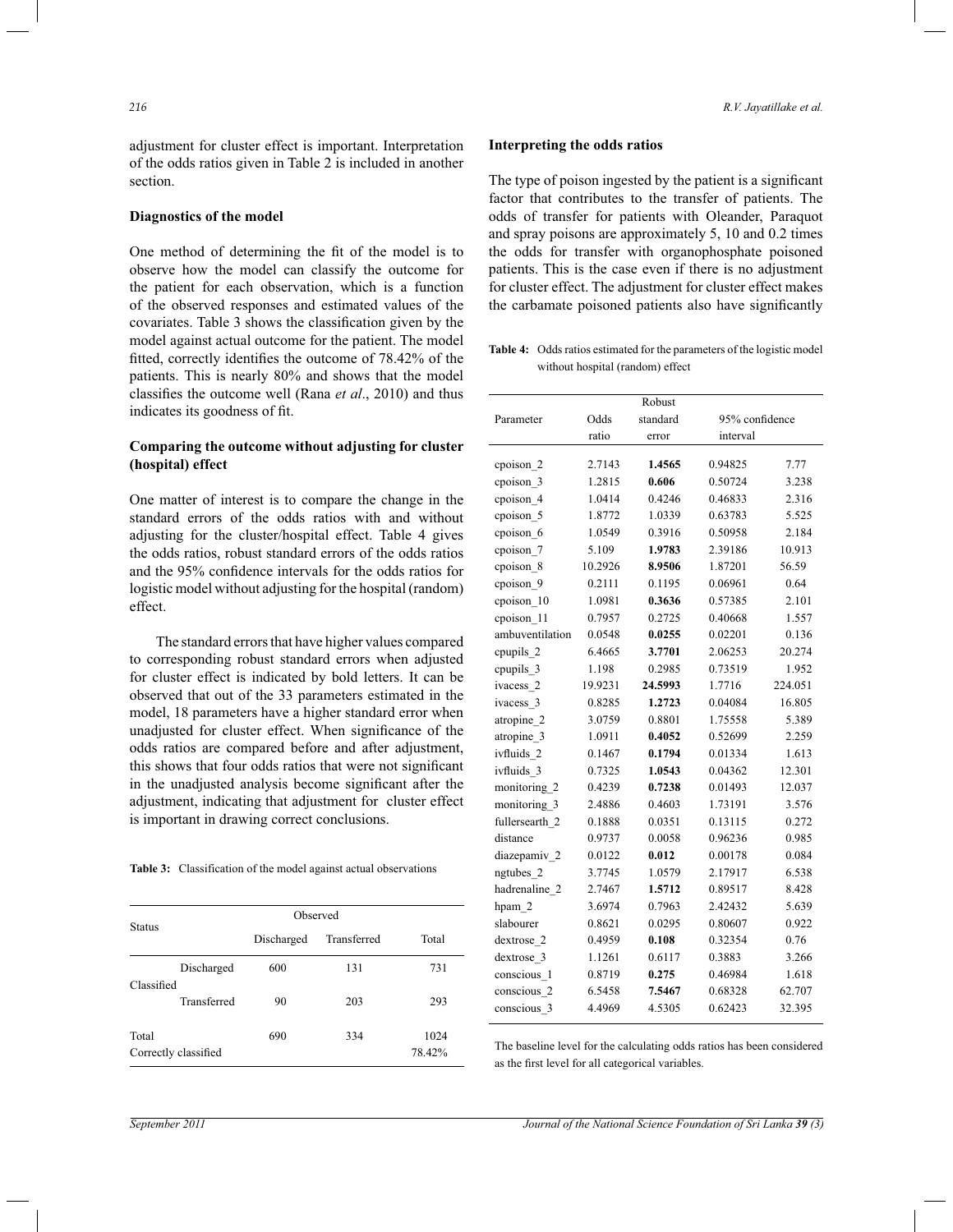higher odds for transfer (approximately 3 times) compared to organophosphate patients.

 When cluster effect is adjusted for, it makes those patients that were given IV fluids have lower (0.15) odds of being transferred compared to patients that were not given IV fluids.

 When cluster effect is adjusted for, it makes the odds for transfer for a patient admitted to hospitals without adrenalin approximately 3 times higher compared to a patient admitted to hospital with adrenalin.

 After adjustment for the cluster effect, a patient that has been unconscious has approximately 6 times higher odds of being transferred compared to a patient that has been conscious.

# **CONCLUSION**

Results indicate that while levels 7, 8 and 9 of poison ingested are significantly different from level 1 of poison ingested in the absence of the adjustment for cluster effect. When cluster effect is adjusted for, additionally level 2 of poison ingested also becomes significant. Adjustment for cluster effect also makes the IV access, adrenalin and consciousness factors significant. Therefore 4 (out of 33) parameters that were not significant before adjustment for cluster effect became significant with the adjustment, indicating the importance of its implementation.

# **REFERENCES**

- 1. Agresti A. (1990). *Categorical Data Analysis*. John Wiley and Sons Inc., New York, USA.
- 2. Brown H.K. & Prescott R. (1999). *Applied Mixed Models in Medicine.* John Wiley and Sons Inc., Chichester, USA.
- 3. Collet D. (1994). *Modeling Binary Data*. Chapman and Hall Publishers, New York, USA.
- 4. Eddleston M., Sudarshan K., Senthilkumaran M., Reginald K., Karalliedde L., Senarathna L., de Silva D., Sheriff M.H.R., Buckley N.A. & Gunnell D. (2006). Patterns of hospital transfer for self-poisoned patients in rural Sri Lanka: implications for estimating the incidence of selfpoisoning in the developing world. *WHO Bulletin* **84**(4): 257–336.
- 5. Efron B. & Tibshirani R.J. (1993). *An Introduction to the Bootstrap.* Chapman and Hall Publishers, New York, USA.
- 6. Guittet L., Ravaud P. & Giraudeau B. (2006). Planning and a cluster randomized trials with unequal cluster sizes: practical issues involving continuous outcomes. *Medical Research Methodology* **6**(17): 1–15.
- 7. Hosmer D.W. & Lemeshow S. (2000). *Applied Logistic Regression*. John Wiley and Sons Inc., New York, USA.
- 8. Huber P.J. (1967). The behavior of maximum likelihood estimates under non-standard conditions. *Proceedings of the Fifth Berkley Symposium on Mathematical Statistics and Probability* **1**: 221–233.
- 9. Kenward M.G. & Roger J.H. (1997). Small sample inference for fixed effects from restricted maximum likelihood. *Biometrics* **53**(3): 983–997.
- 10. Kracker R.N. & Harville D.A. (1984). Approximations for standard errors of estimators for fixed and random effects in mixed linear models. *The Journal of the American Statistical Association* **79** (388): 853–862.
- 11. Liu H. (1998). Robust standard error estimates for cluster sampling data: a SAS/IML macro procedure for logistic regression with huberization. *Proceedings of the 23rd Annual SAS Users Group International*, Nashville, Tennessee, USA, March 22–25, pp. 205–210.
- 12. Parson V.L. (1992). Using the sampling design in logistic regression analysis of NCHS survey data- some applications. *Proceedings of the American Statistical Association, Section on Survey Research Methods,* American Statistical Association, Alexandria, USA, pp.327–332.
- 13. Paterson L. & Goldstein H. (1991). New statistical methods for analyzing social structures: an introduction to multilevel models. *British Educational Research Journal* **17** (4): 387–393.
- 14. Rana S., Midi H. & Sarka S.K. (2010). Validation and performance analysis of the binary logistic regression model. *Proceedings of the WSEAS International Conference on Environmental, Medicine and Health Sciences*, Penang, Malaysia, March 23–25, The World Scientific and Engineering Academy and Society, Wisconsin, USA, pp. 51–55.
- 15. Senarathna D.L.P. (2006). How the level of resources and hospital staff attitude affect poisoning patient outcome from primary care hospitals in rural Sri Lanka. *M.Sc. thesis,* University of New Castle, Australia.

# **ANNEX**

## **Stata commands used in the analysis:**

/\* Stata commands used in fitting the fitted model with main effects adjusting for cluster effect. This programme gives the results on the parameter estimates and robust standard errors of the estimates and the 95% confidence interval of the estimates for the adjusted analysis. \*/

xi:logit outcome i.ncpoison i.ambuventilation /// i.ncpupils i.nivacess i.natropine i.nivfluids /// i.nmonitoring i.fullersearth distance i.diazepamiv /// i.ngtubes i.hadrenaline i.hpam slabourer /// i.ndextrose i.conscious, cluster(hospitals)

/\* Stata commands used in fitting the fitted model with main effects adjusting for cluster effect. This programme